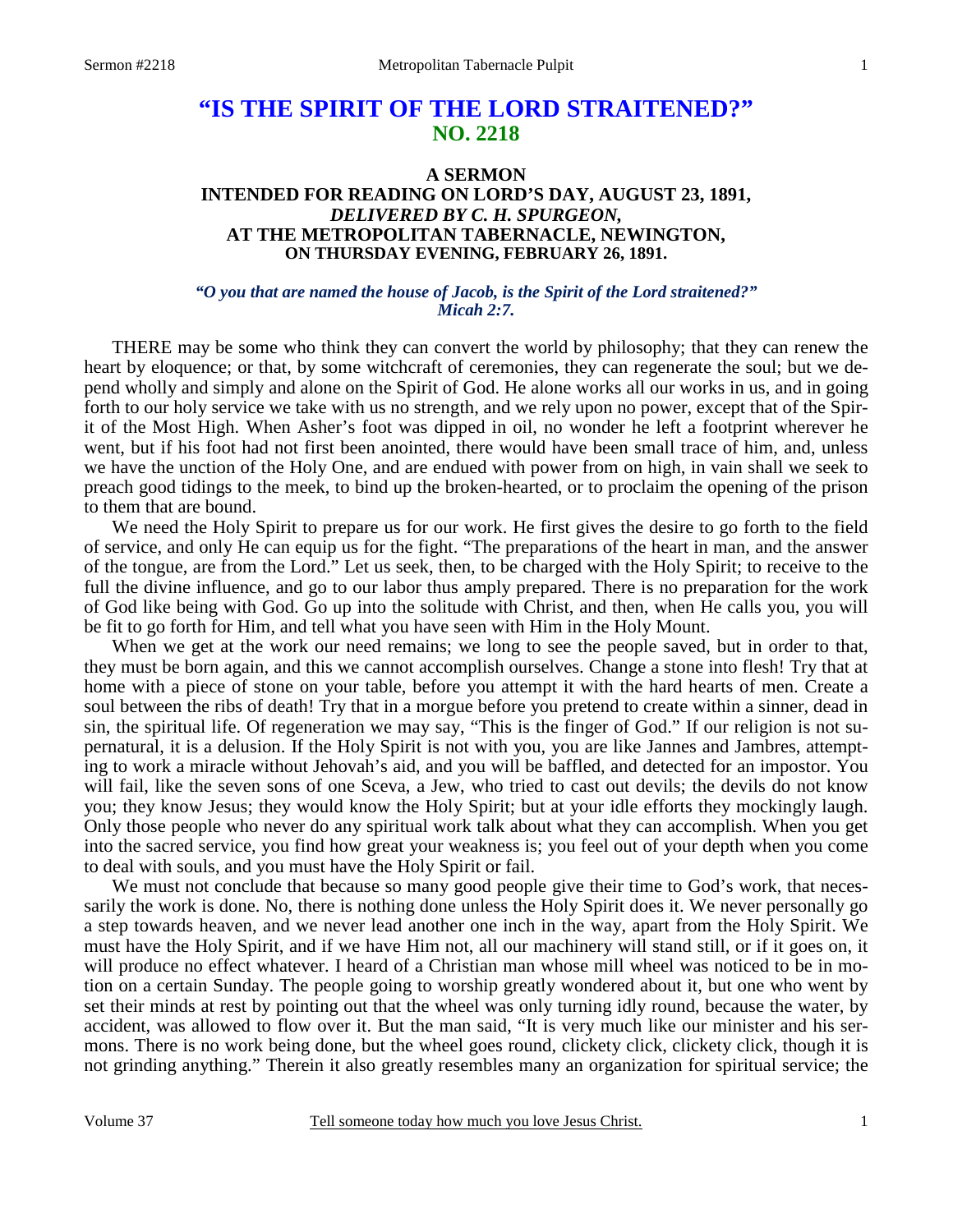water is passing over it, glittering as it flows, but the outside motion does not join on to any human need, nor produce any practical result, and nothing comes of the click and hum—

# *"Come, Holy Spirit, heavenly Dove, With all Your quickening powers,"*

or else all our service for the Lord is in vain.

**I.** The text asks this question "Is the Spirit of the Lord straitened?" As we try and dwell upon it a little while, we remark, first, that THE SPIRIT OF THE LORD IS NOT STRAITENED BY THE COM-MANDS OF MEN, for in a previous verse we find that the people said to their prophets, "Prophesy you not." When men spoke in the name of God, these people had grown so besotted, through their evil doings, that they bade them hold their tongues. They did not want to hear any more about God; they had given Him up, and they wished to have no more to do with Him. What was said by the prophets was unpleasant. It provoked unhappy memories; it made them think of things that they would rather forget; so they said to the prophets, "Prophesy you not." Here comes the question of the text. These men speak under the impulse of the Spirit of God. What do you think? Is the Spirit of the Lord to be straitened, shut up, put down, and silenced, by the commands of men? They thought so; they thought that they had only to say to these men of God, "Be quiet. If you speak again, we will put you in prison, or we will banish you, or we will cut off your heads." By these means they thought to stifle the voice of the Spirit of God, and make Him dumb in their midst. The question comes, "Have you done it? Can you do it? Is the Spirit of the Lord straitened?"

 Beloved friends, this can never be. The Spirit of God is not straitened, for *any man in whom He dwells must speak*. They may tell Him to be quiet, and He may even, for a season, consent to be so. But one of old said, "His word was in my heart as a burning fire shut up in my bones, and I was weary with forbearing," and he was obliged to speak out. If a man has made a message of his own, or if he has borrowed it from another, he may or may not speak it, but if God has given it to him to speak, speak it he must, and nothing can silence him. Throughout long ages men have felt moved of God to speak, and they have had to speak in peril of their lives, but they have spoken all the same. When the light of the Reformation first came to England, those who received the gospel were mostly very feeble folk. They felt the force of the movement, and thought that it must have come from God, but they were not sure of their standing ground, and the major part of them recanted when they were brought in presence of the fire, or even laid in prison. Some of the best of them, during the early days of Henry the Eighth, having but a slight hold of the truth, drew back, and the enemy thought that they would all be of this kind, and so he hunted and persecuted them. But, after a very little time, the very men who had been cowards when first they learned the truth, were pricked in their conscience, and they came forward, saying that they found it to be more unbearable to live after having recanted than they could find it to die, and in the power of God they stood up boldly to declare Christ. There was little Bilney, of whom Latimer speaks so lovingly; a man grandly taught in many things, but at first a trembler. He thought that he might be mistaken, and so he drew back, but afterwards he gave himself up to die, and when opportunities were given to him to escape, he would not embrace them. He felt that he must die for his Master. And there was Frith, who, when they brought him through Croydon, and he was desired by the Archbishop of Canterbury (I mean Cranmer, who was in an almost similar spiritual state himself, but then, by force of his position compelled to be a persecutor) to escape into the woods—the north wood or Norwood, and elsewhere—made the notable reply, "The moment that you let me alone, I will go up to Lambeth myself. I am to die for Christ, and if you make me fly away for a time, I will be back again; for I must own my Master." The persecutors began to be surprised at this, but the reason was that the men grew surer of the truth, and, as they grew surer of it, they grew bolder to confess it, and confess it they must when once they felt the power of it in their souls. God will not leave Himself without a witness, be you sure of this, and if there should come a time of trembling, when even the brave hearts seem staggered, and begin to fail, there will again come a time of confidence, when men will step out, and say, "I was a coward once, but now, in the name of the Most High, I will avow His cause, and stand up for the faith once for all delivered to the saints." The Spirit of the Lord is not straitened by the commands of men. He will make His servants speak.

 Know, again, that, if some of these servants are put to death, or silenced, the Spirit of the Lord is not straitened, for *He will raise up others*. He is never at a loss. They burned Huss, whose name was Goose,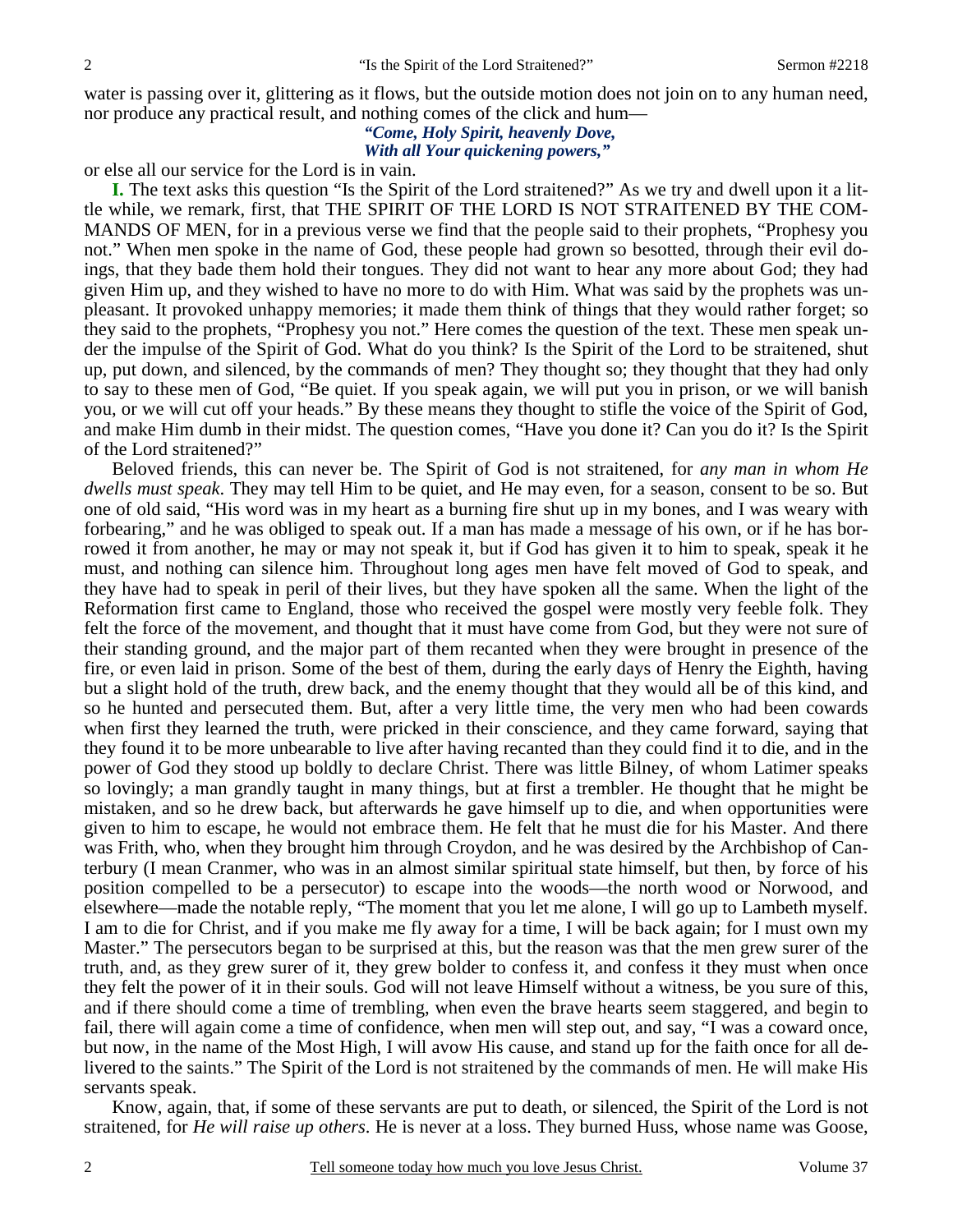but he said that God would raise up a swan, a bigger bird than he, and that was Luther's motto, his coatof-arms, and they could never roast the swan, though they would have liked to have done so. Luther lived on, for God wanted such a witness as he, and as long as God needed him, the hate of his enemies was vain. Thus it has been in all ages. Where did God find many of His first witnesses in the Reformation? In the places where you would have thought it least likely, that there would have been any to bear testimony for Him—in the monasteries. He laid His hand on priests, and monks, and nuns, and He said to these, "Go and preach the gospel of Christ," and they did it, and did it faithfully, even to the death. They fell before their persecutors, the Romanists, like mowings in the month of June—one swathe of martyrs, and then another, and then another; but though their enemies reaped on, they never reaped that field clear, for by the time they had got to one end, it was all green grass, up to their ankles again, at the other end. God made men who could bear witness to His Word to grow faster than they could kill them; and so He will while the world stands. The Spirit of the Lord is not straitened. If the whole church of God were to apostatize—and I should not be surprised if almost the entire visible church were to do so, seeing that it has, to a great extent, done so already—it would make no difference whatever to the eternal purposes of God. Outside the professing church He would soon find His own people, and soon build up for Himself a truer and better church, that would not be as the past, but would hold fast by the gospel of the grace of God with the energy and simplicity of faith. Therefore, fear you not, but answer this question with confidence, and say, "The Spirit of the Lord is not straitened."

 But if those who believe in God's name should die, and if no more were raised up, the Spirit of our Lord would not even then be straitened; *He could find other ways of reaching men's minds*. He could still speak by the Bible. Give us an open Bible, and we shall never be in the dark. And He can speak by many a holy book that in the present evil age is despised. There are many good books, like the saints of old, wandering about in sheepskins and goatskins—old Puritans, "destitute, afflicted, tormented," that will bear witness for Christ yet. You remember how Guthrie's "Saving Testimony," long forgotten in Scotland, was found by a shepherd lad, taken to a minister, and read, and how there broke out, from the reading of that old book that had well-near gone out of date and notice, a blessed revival of evangelical religion. And if all books were gone, the Spirit of God could act directly upon the hearts of men. He is not straitened. He can still call some Saul of Tarsus without a Bible and without a minister. And if the enemies of the Lord were so to conquer that the very name of Christian should be forgotten, still the Spirit of God could begin again, and, out of nothing, create "a new heaven and a new earth wherein righteousness dwells." Despair? What have we who know the might of God to do with despair? What have we to do even with doubt or fear? The Lord lives and His eternal Spirit will work His divine purposes without fail.

**II.** Our second remark is equally emphatic. THE SPIRIT OF THE LORD IS NOT STRAITENED, BY ANY CONCEIVABLE CAUSE; if not by the commands of men, certainly not by any other cause.

 The Spirit of the Lord is not straitened *by any change in Himself*. The Holy Spirit, as very God of very God, might truly say of Himself, "I am the Lord, I change not." He is today what He was at Pentecost, what He always was from that beginning which had no beginning. He is divine, omnipresent, omniscient, omnipotent, all-wise, infinite. He does as He wills. Therefore He is not straitened.

 He is not straitened *by the spirit of the age,* whatever that may be. I have heard a good deal about it, and I believe that "the spirit of the age" is the devil. That is short, and not very sweet; but that is the only spirit of the age that I know of. Ages have followed ages, but there has never been but one "prince of the power of the air, the spirit that now works in the children of disobedience." He has appeared in different forms—the spirit of ignorance, the spirit of intolerance, the spirit of superstition, the spirit of envy, the spirit of infidelity, the spirit of speculation. All these work one and the same spirit, dividing unto his disciples severally as he wills. And though the spirit of evil is mighty, he must fly before the Spirit of God, who is infinitely more powerful, and who is not to be hindered, hampered, or straitened by the spirit of the age.

 Certainly the Spirit of God is not to be straitened *by the discoveries of science*. Last night, I think, they found out something very new. They will probably be finding out something new tonight. With reference to my faith in Christ, it does not make the slightest difference what is discovered, nor should any true revelation of science unsettle any preacher of the gospel. The more that is known of God's works, the better; the more they are understood and rightly explained, the better. Let the Father's works be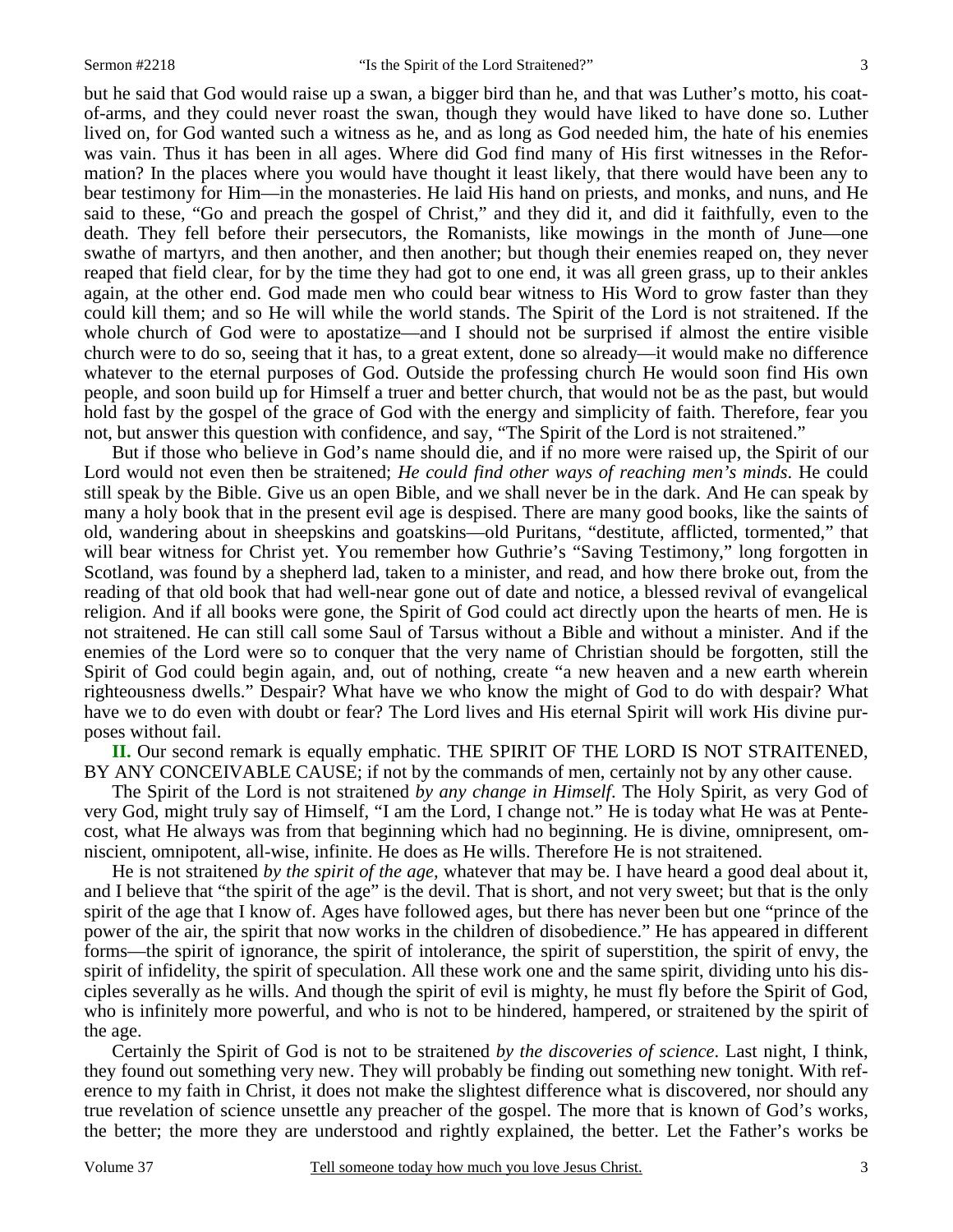magnified. But the gospel that God's servants were bound to preach when our forefathers were in the utmost ignorance, is the same gospel that we are bound to preach now, amid the dazzling electric light. If we had gone into the catacombs of Rome, illuminated by a few flickering lamps, we should have had nothing to preach down there but Jesus Christ, and Him crucified, and when we come together now in this enlightened nineteenth century, we have still no other subject but Christ crucified, "the old, old story of Jesus and His love." Modern discoveries need not make us tremble, for that the Spirit of God is not straitened by science is proved by the fact that the most scientific men have been subdued by His power. He is as able to convert the learned as the unlearned; He has often done it, and we have had those who have seemed to know all about the earth, and the heavens, too, who yet were little children at the feet of Christ. Where the Spirit of God comes, He is not straitened in that way.

 Neither is He straitened *by the worldliness of the great masses in the midst of whom we live*. As we look round about on the people, we are almost broken-hearted about them, and seem to think the world was never so hard as it is now, and that men were never so indifferent, never so wrapped up with worldly gain as they are now. Oh, yes they were! It is only another phase of the same evil. "The whole world lies in wickedness," just where it has always lain. There is the same sin, the same hardness of heart, the same blindness, the same callousness; and the Word of God is as much able to work here in London as in old pagan Rome; as able to subdue our cities in England, as it was to subdue Athens and Corinth and the other cities where Paul preached it. Let us have confidence that nothing about the people today, their poverty, their love of drink, their search after pleasure, their indifference, or anything else, has at all affected the power of the Holy Spirit over the minds of men.

 And the Spirit of the Lord is not straitened even *by the skill of His enemies*. Certainly they are skillful now, beyond anything we have ever read of. We have those who pretend to preach the gospel, but, all the while, they are trying to stab it. They appear to give it a kiss, but they smite it under the fifth rib. Many nowadays, claim to be evangelical, when they know that the very essence of the evangelical system is abhorrent to them. But the Holy Spirit is not straitened today, any more than when He met the sophistries of the Greek philosophers, and overthrew them all. The simple truth of God will win its way. The fog may darken down, and become so thick that a man cannot see his hand, but the Holy Spirit knows the road, and He can see through the darkest midnight that the church of God will ever have to endure, and He will bring out the righteousness and truth of the gospel as the light, and the glory thereof as a lamp that burns. He is not straitened by the skill of His enemies.

 I do not know how to express all that I feel about this, but this I do know—that I cannot imagine anything that can really diminish the power of the Holy Spirit. If He is divine, He is omnipotent, and, if omnipotent, nothing can lay hands on Him to bind Him as the Philistines bound Samson. He would burst their bands asunder. He is the free Spirit of God, and no power can hold Him—

#### *"When He makes bare His arm, What shall His work withstand?"*

**III.** But now I come to a very practical part of my subject, which is this; THE SPIRIT OF THE LORD MUST NOT BE TREATED BY US AS THOUGH HE WERE STRAITENED. How can we do this? In many ways; I mention nine.

 If we act towards Him *as if His holy Word would not now convert and sanctify, comfort and conquer,* as it used to do, we are in this in a horrible position of practical unbelief. His holy Book, in days gone by, did great wonders. It was like Goliath's sword, of which David said, "There is none like that; give it to me." It was double-edged, and even he that played with it, might wound himself to spiritual death. Many have wrested the Word to their own destruction. "But surely the Word has not the same power now?" Try it. Give the Bible still to the wicked, to the careless, and the thoughtless; read it to them; induce them to read it, and see if it does not still convert. When you are in great trouble, turn to the Book, and pray the Holy Spirit to bless it, and see if it does not comfort you. In your darkest hour you shall find light in it; when you are ready to give up in despair, you shall be strengthened, and return to your labor with hope, if you do but search it, and believe its message. It is full of consolation. Never think that the Spirit cannot bless the Word to you, as He used to do. He is not straitened. When you hear and do not profit, it is your hearing that is wrong, not His power that has failed. When you read the Bible, and have not that enjoyment you once had, be you sure that it is your own fault. The meat is as rich; you have lost your appetite. The Spirit of God is not straitened. There is as much inspiration in this Book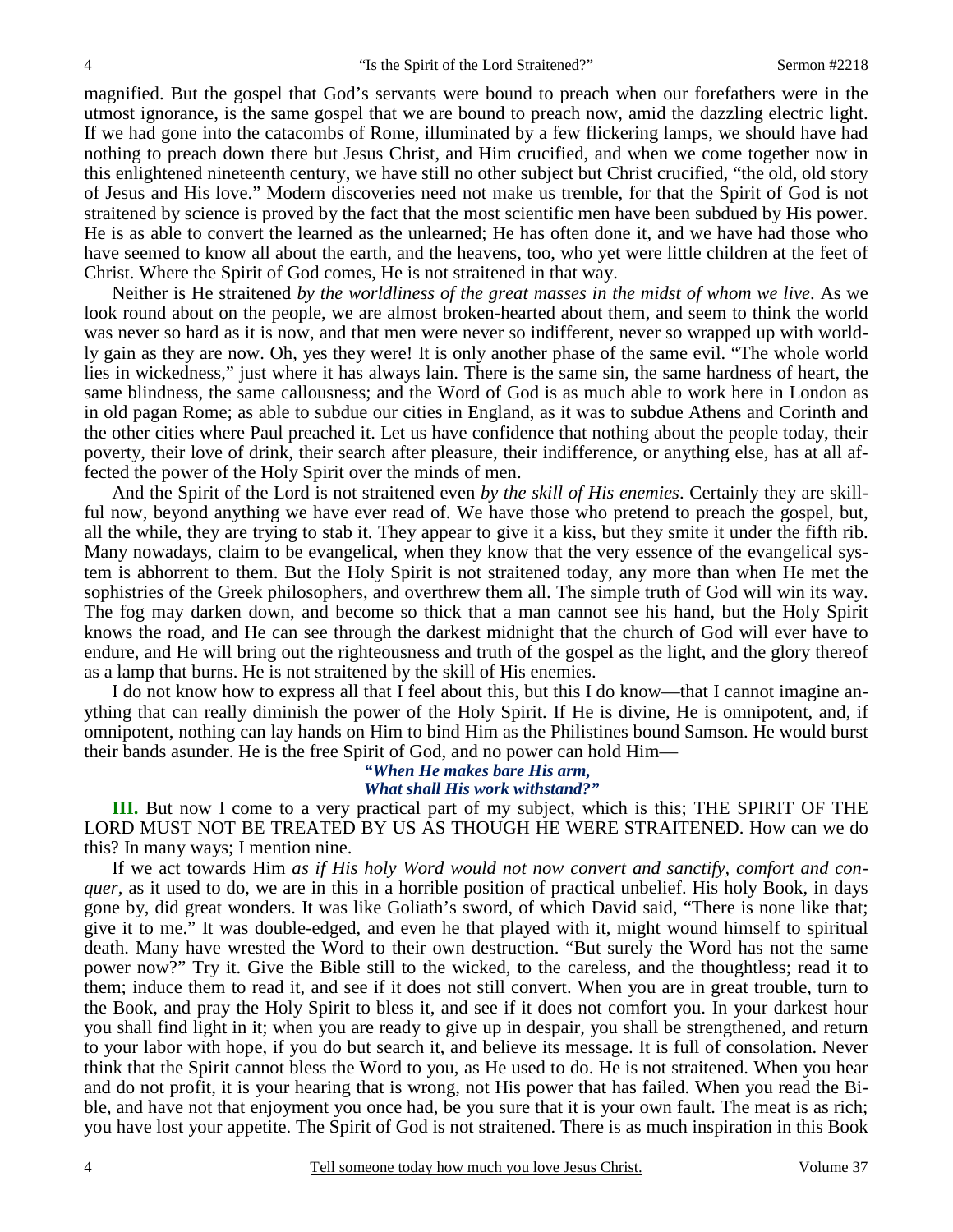as when it was first penned. It is still inspired, and he that reads it aright, still feels its inspiring influence, as God comes into his heart through His own Word. The Spirit of God in the Book, and through the Book, is not straitened. Let us keep to it. Let us preach it more and more. Let us take care that our sermons are made out of the Bible, not out of our own heads; then, speaking God's Word, we shall see that the Spirit of God is not straitened.

 We behave as if the Spirit of God were straitened, in the next place, *if we conceive the present state of things to be hopeless*. If you are ready to fold your arms, and say that nothing can be done, is the Spirit of the Lord straitened? The church to which you belong may be cold and dead, and the ministry powerless, but is the Spirit of the Lord straitened? Your own works seem to have no good results following from them, and though you plod on, the service has become almost a monotony to you, but is the Spirit of the Lord straitened? Perhaps I address some man, so far ungodly that he has no hope of salvation, yet still is anxious to be saved. Perhaps he says, "How can I ever become a Christian? How can I have a new heart and a right spirit?" Is the Spirit of the Lord straitened? Cannot He give you the tenderness you desire? Cannot He give you the desire that seems to be lacking? Cannot He give you faith in Christ at this very moment? Cannot He breathe into you now that breath of spiritual life that shall make you a living soul, looking up to the cross, and finding life in the Crucified? I pray you, dear friend, if you are under a horrible sense of sin, if you think yourself the worst wretch that ever poisoned the air, if you feel unfit to live as well as unfit to die; yet believe that the Holy Spirit can renew you, and can turn the sinner into a saint, and make you to glorify God even now, this instant. If not, you limit the power of the Holy Spirit, and I come to you with this question, "Is the Spirit of the Lord straitened?" The case is desperate, if it were not for the divine hand; it is beyond all hope, if there were no God. There is no balm in Gilead; there is no physician *there;* if there had been, the health of the daughter of my people would long ago have been recovered. Where, then, is the balm? Look upward for it. Where is the physician? Look upward for Him. There is the Christ of God, "mighty to save," and there is the living Father Himself, and there is the almighty Spirit. Oh, that you would no longer be filled with suspicions as to the power of God! For with God all things are possible. "Is anything too hard for the Lord?" Is the Lord's arm waxed short? Trust that He can do all things, and do all things for you whether you are a saint or a sinner. I shall have to come to you again with the question, "Is the Spirit of the Lord straitened?"

 Do you not think, again, that we very much act as if the Spirit of the Lord were straitened *when we only look for little blessings?* I am very glad to see three hundred or four hundred persons in a year converted and added to this church, and this has long been the case, but if I ever imbibed the idea that this were all that might be done, I would be straitening the Spirit of God. If you have had a number of conversions in the Sunday school—and I thank God that you have, and you have never been without them—yet if you conceive that you have reached the maximum of success, I must come to you with this question, "Is the Spirit of the Lord straitened?" Dear friends, there is no reason that I know of, why the sermon that brings one sinner into the light, should not bring a thousand into the light, supposing a thousand sinners to be hearing it. The same power which saves one is precisely that power that would save a thousand—

> *"The very law which molds a tear, And bids it trickle from its source; That power preserves the earth a sphere, And guides the planets in their course."*

The same law, the same power, operates to little and to gigantic ends. Oh, for a mighty belief in that God who "is able to do exceeding abundantly above all that we ask or think, according to the power that works in us," and that Power is the Holy Spirit, who cannot be straitened!

 Why, then, should we not come up to the house of God with the prayer, "O Lord, work mighty marvels"? Is He not the God that does great wonders? Should we not expect Him to do large things? I know some will say, "Well, if I were to see a great many converted, I would be afraid that they would, many of them, go back." But my experience tells me that there is no reason to believe that when many are converted there are more mistaken persons in the number, in proportion, than when few are converted. In fact, I think that I have noticed that the more that are received into the church the better is the quality. And the reason is this—that, when few are coming, there is a strong temptation to accept them with less discretion, but, when there are a great many, we can afford to be somewhat more rigid; so that the more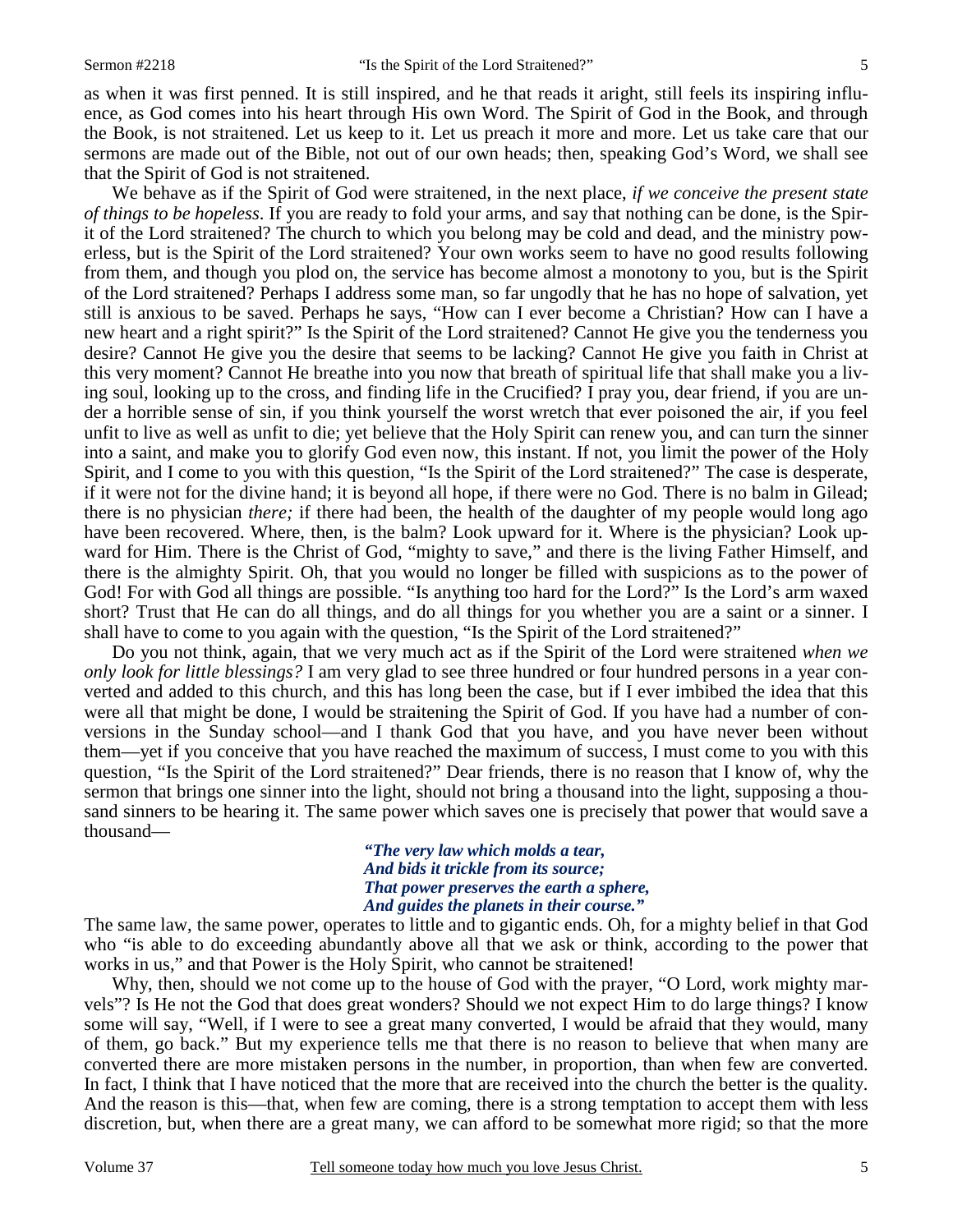the merrier, and the more the sounder. I think that it is often the case. Let us believe that the Spirit of God can save a parish, can save a city, can shake London from end to end. Oh, that God would enlarge the capacity of our faith! "According to your faith be it unto you." But we have not more than sixpennyworth of faith, and when we get as much as that represents, we think that we are getting rich, and yet there are mines of untold wealth of the grace of God to be had. Oh, that we had the faith with which to take possession of them!

 Again, dear friends, do you not think that we also treat the Spirit of God as though He were straitened *when we imagine that our weakness hinders His working by us*. "Oh," says one, "I have no doubt that God can bless a great many by you!" Well, dear friend, if you knew what I am often obliged to feel of myself, you would never talk so. I am the weakest of you all, in my own apprehension. Another says, "I know that I am inferior in ability, in knowledge, in opportunity." Just so, dear friend, and therefore you suppose that the Spirit of God cannot use you? Do you not see that, though you think such a confession is an evidence of humility, you are straitening the Spirit of God? However weak and feeble you may be, He can use you. If you think that He cannot, you deprive Him of power in your apprehension. It is not yourself, you see, that you are lowering, you are really lowering the power of God. He can use a person who is very insignificant, very obscure, much unlearned, and very feeble. No, He delights to do this, and He makes even those that are strong feel weak before He uses them, so that they say, "When I am weak, then am I strong." He will use empty vessels, and if you do not need emptying because you are empty already, then that is one little thing that needs not be done, and God can begin with you at once. There is nothing in you—nothing. Now, if God will use you, He will manifestly have all the glory. Believe that He can use you, and get to work, and do something. Tell out His gospel. Tell it over and over again. Tell it where you have told it, or where you have never told it, and believe that God can use you; AND HE WILL. Otherwise, if you say, "He cannot use me," I shall put the question to you again, "Is the Spirit of the Lord straitened?"

 But I hear another say, "I think, dear sir, you do not know where I live. If you did, you would not think there could be any very great blessing." Where do you live? In No-man's-ground? At the other end of the world? At Land's End, just over the edge of the universe? Here is a word for the little places, little churches, hamlets with scanty population, where only a few people come together for worship. Do not believe that the Spirit of the Lord is narrowed *by the smallness of the place*. Some of the greatest works for Christ have begun in hamlets and in small villages. The fire has commenced to burn there which has afterwards become a mighty conflagration, like the flames which are driven in terrible grandeur across the forests of America. It matters not how few begin, but where two or three are met together in Christ's name there is He; and if He is there, He will soon, by means of that little company, be somewhere else, and He will make the fire to fly abroad to the utmost ends of the earth. If you have only two or three souls committed to your charge, you have quite as many as you will give good account of. Do not hunger for big congregations, hunger to save those you have. If the Lord will but bless you to the Sunday school class, or to the two or three children in your own family, you cannot tell what good will come of it, for the Spirit of the Lord is not straitened by the scantiness of the population.

 A great many persons are guilty of thinking the Spirit of God to be straitened *when they fancy that He must always work in one way*. When I am seeing persons who come forward to confess their faith, I find they often begin by telling me how they were brought low under a sense of sin, and I like that oldfashioned way of conversion. But when I find one beginning by saying, "The Lord met me, and filled my heart with joy and gladness under a sense of pardon, almost before I had any sense of sin, and the sense of sin followed after," I say to myself, "Let the Lord do His work in His own way." I am not going to make a pattern, and lay them all on it, and say that they must all be just that length, or else be stretched out a bit, or be cut shorter. No, let the Lord save His own people in His own way, and if one is made to go down to the dark dungeon of law-work, and gets whipped till he has not a bit of whole skin in his soul, I hope that it will do him good. But if another is gently led to Christ, and does not know that there is a rod, but through love and kindness is led to rejoice in his Savior, I trust that he will remember it, and be glad all his days. Conversions are not run into molds. You cannot get a gross of conversions like a gross of steel pens. Each living child is different from any other living child. A great painter never paints exactly the same picture twice. There is always a difference somewhere, be it ever so slight, and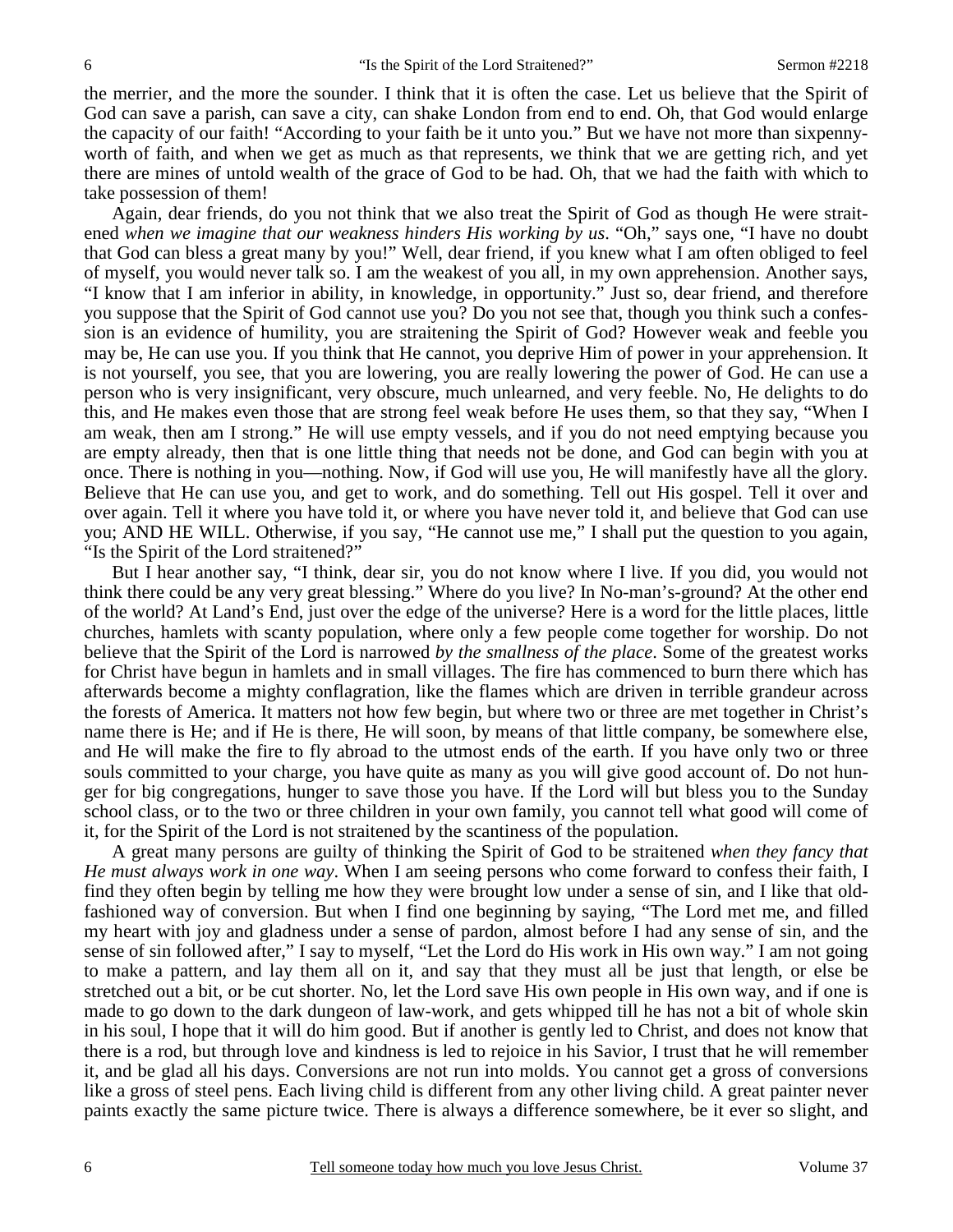when there is a work for eternity done in a church, it is done in very varied ways. If we begin to tie the Lord down to one way of work, we shall make a great mistake.

 "Oh," says one, "we meet together, a number of us, and anybody speaks who likes, and that is God's way of working. I do not believe in a one-man ministry." But we are in great danger of grieving the Spirit of God if we think that *He only works with one set of men,* with one order of government, or with only those who have none. Another man, who goes to hear one particular individual, says, "I am profited by Mr. So-and-So's preaching, and do not get so much good under anybody else. I do not like that other open way of worship." Brethren, let them worship as they like. God does bless a one-man ministry, and God does bless a twenty-man ministry. If the ministry is in the power of His Spirit, let it take what shape it likes. God is not bound by our rules and regulations; if you see God at work, bless His name that He is there, and let Him work as He wills. You must not think that God works only on one set of lines. "Oh," says one, "I always get a blessing from So-and-So." Yes, you expect it, and you pray God to send it. "But I do not expect a blessing from such and such a man. He has such a curious way of going to work." Very likely. God has some very strange servants, and, may I add, He has some very strange children. We have strange families ourselves sometimes. Some parents have very old boys, and a number of God's sons and daughters are the oddest children that ever were born. Yet He bears with them, and surely we may bear with them, too. Some of the most useful people one has ever known have also been very eccentric, and have gone their own way to work. If you do not like their way, do not go with them; go your own way. They will not like your way, but they must not blame you, neither must you despise them. As the Lord directs you, and as you find the Word of God guides you, set to work for Him, and believe that the Spirit of the Lord is not straitened. God blessed William Huntington, the coal-heaver, to many souls, though he preached a very strong Calvinism, while, at the same time, He was blessing some who preached a very weak Arminianism, but God blesses neither the Calvinism nor the Arminianism, but the Christ that is in the sermon. The true, eternal, evangelical verity that is brought out, God Himself will bless to the souls of men. Let us not, therefore, speak of the Holy Spirit as tied to any set of men. "Is the Spirit of the Lord straitened?"

 Once more; we act as if we did not believe in this divine truth concerning the Spirit of God, when we think that *some men are beyond His reach*. Let us never imagine that those who have been sitting under the sound of the Word for years are so gospel-hardened as to be past hope, or those who have gone deep into sin are too deeply-dyed ever to be cleansed, or those who have wandered from the fold are too far away ever to be recalled. Is the Spirit of the Lord straitened, that we should despair of any whom God has permitted still to remain on this side of His judgement bar? Have faith for the worst of men, and the worst of women too; great sinners, when saved, bring great glory to that God whose Spirit leads them to the truth.

 And again, we may treat the Spirit of God as straitened *if we cannot believe that He can bless us today*. "I feel so gloomy," you say, "I hope that I shall be better tomorrow." Brother, why should you not be converted at this good hour? "Oh," says some sister, "I mean to serve the Lord when I got a little older." Do you? Well, you are a little older since I began to speak to you, and I think that your best time to begin is now. Believe in God's *nows*. Believe that any moment is a good moment with God. "This day is a day of good tidings." Why should not I at this moment dedicate myself to God afresh? Why should I not come to Christ again, and ask Him to give me more life, more faith, more hope, more joy, and more likeness to Himself, *now?* "Is the Spirit of the Lord straitened?"

**IV.** On the fourth and last point, our words must be few, though the truth affords much scope for instruction. THE SPIRIT OF THE LORD WILL PROVE THAT HE IS NOT STRAITENED, and at the last all men shall own His power, whether they have bowed to it or not; He will be magnified in those who are saved, and in those who are lost.

*He will exact punishment for resistance*. Those who now despise the messages which are sent to them will, at last, be left to their own devices. "My Spirit shall not always strive with man," says the Eternal God, and continual rejection will, at last, end in the total withdrawal of His presence, and the eternal ruin of all who have resisted Him.

 But notwithstanding the rejection of men, *He will fulfill the divine decre*e. Man's obstinacy shall not frustrate the purpose of God, and the things which He has foreordained shall surely come to pass. In this shall be clear evidence that the Spirit of the Lord was not straitened. Not one of God's chosen shall be